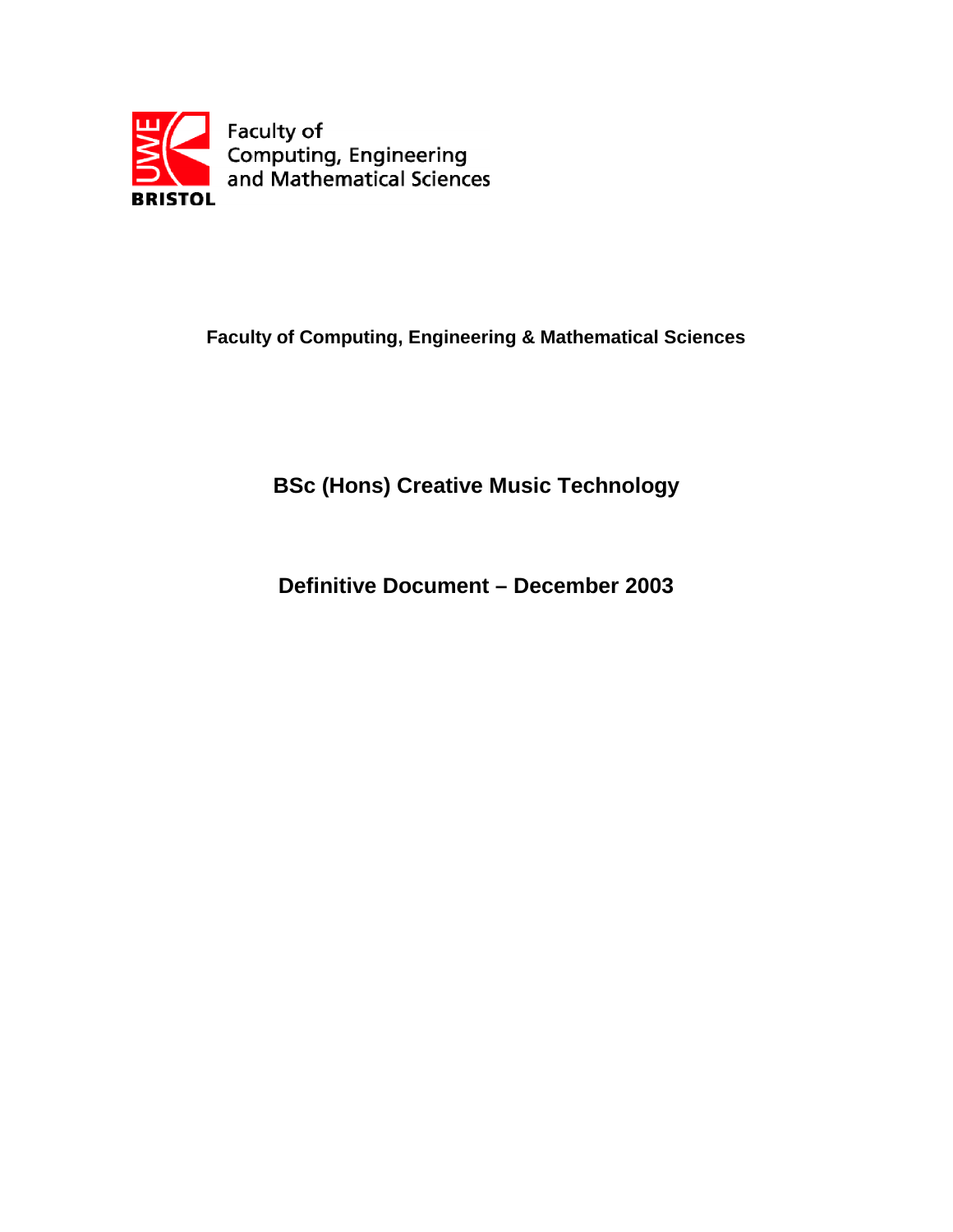## **Programme Specification**

## **Section 1: Basic Data**

| <b>Awarding institution/body</b>                                  | University of the West of England                                                                      |  |
|-------------------------------------------------------------------|--------------------------------------------------------------------------------------------------------|--|
| <b>Teaching institution</b>                                       | University of the West of England                                                                      |  |
| <b>Faculty responsible for programme</b>                          | Computing, Engineering and Mathematical<br>Sciences                                                    |  |
| Programme accredited by                                           | N/A                                                                                                    |  |
| <b>Highest award title</b>                                        | <b>BSc (Hons) Creative Music Technology</b>                                                            |  |
| <b>Default award title</b>                                        |                                                                                                        |  |
| Interim award title                                               | <b>BSc Creative Music Technology</b><br>Diploma of Higher Education<br>Certificate of Higher Education |  |
| <b>Modular Scheme title (if different)</b>                        |                                                                                                        |  |
| UCAS code (or other coding system if<br>relevant)                 |                                                                                                        |  |
| Relevant QAA subject benchmarking group(s)                        | Engineering                                                                                            |  |
| On-going/valid until* (*delete as<br>appropriate/insert end date) |                                                                                                        |  |
| Valid from (insert date if appropriate)                           | September 2004                                                                                         |  |
|                                                                   |                                                                                                        |  |
| Authorised by                                                     | Date:                                                                                                  |  |
|                                                                   |                                                                                                        |  |
| <b>Version Code 2</b>                                             | For coding purposes, a numerical sequence (1, 2, 3 etc.) should be used for successive programme       |  |

specifications where 2 replaces 1, and where there are no concurrent specifications. A sequential decimal numbering (1.1; 1.2, 2.1; 2.2 etc) should be used where there are different and concurrent programme specifications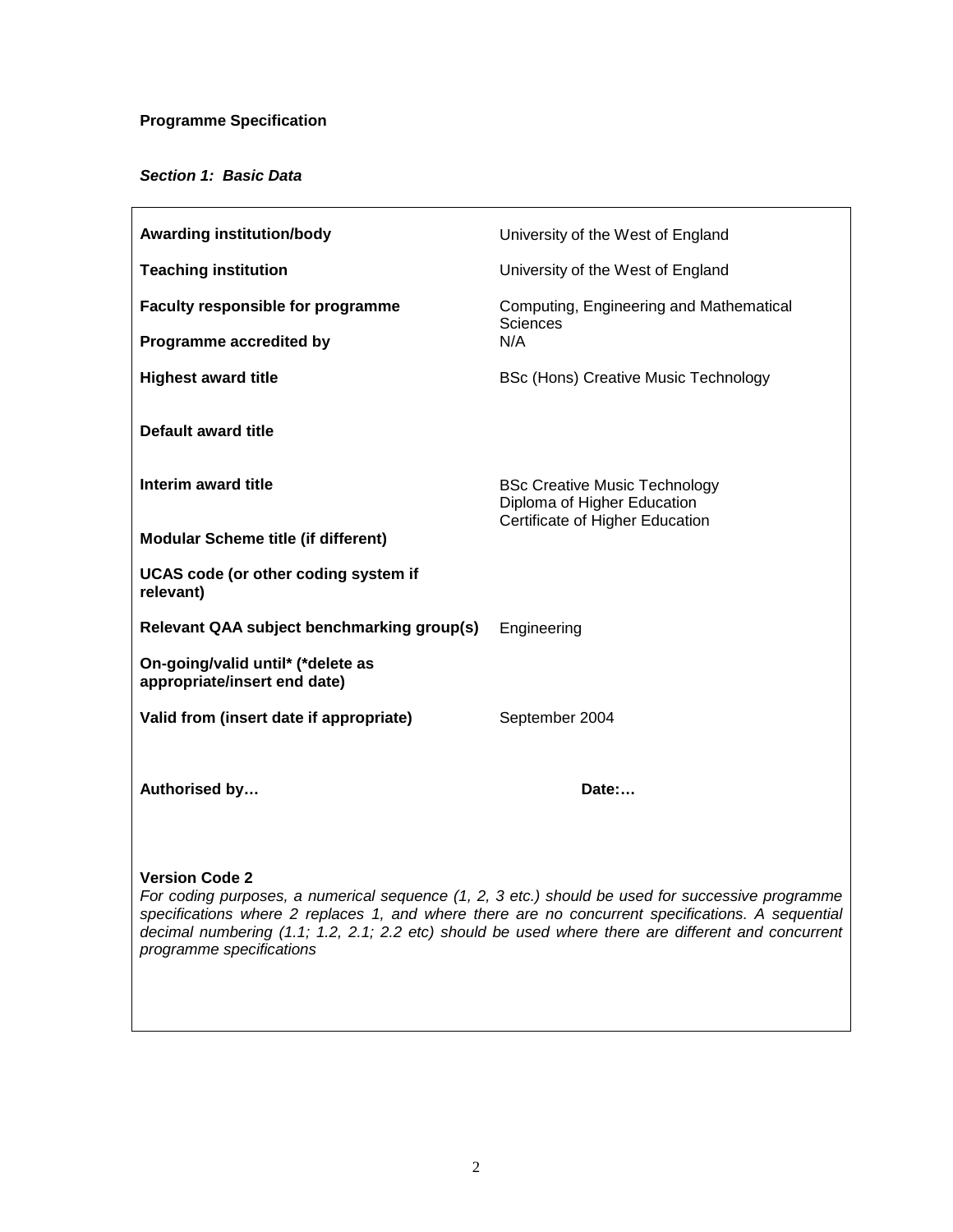## **Section 2: Educational Aims of the Programme**

The aims of the programme are:

The programme in Creative Music Technology has the following general aims:

- 1. To prepare students for careers in organisations with a research and development culture of engineering design.
- 2. To prepare students for careers in organisations in which technology is applied to the creation or distribution of music or other performance or performing arts.
- 3. To develop problem-solving and other transferable skills that will be valuable to them in any career.
- 4. To continue the development of those general study skills that will enable students to become independent, lifelong learners.

The programme in Creative Music Technology has the following specific aims:

- 1. To link the design and engineering of music systems with appropriate understanding and theoretical underpinning, especially in the use of computer technology in a musical context.
- 2. To develop the students' ability to make a contribution to companies engaged in the use, design and production of music or music systems.
- 3. To educate students in the use and application of technology in creative and performance arts specifically music and audio.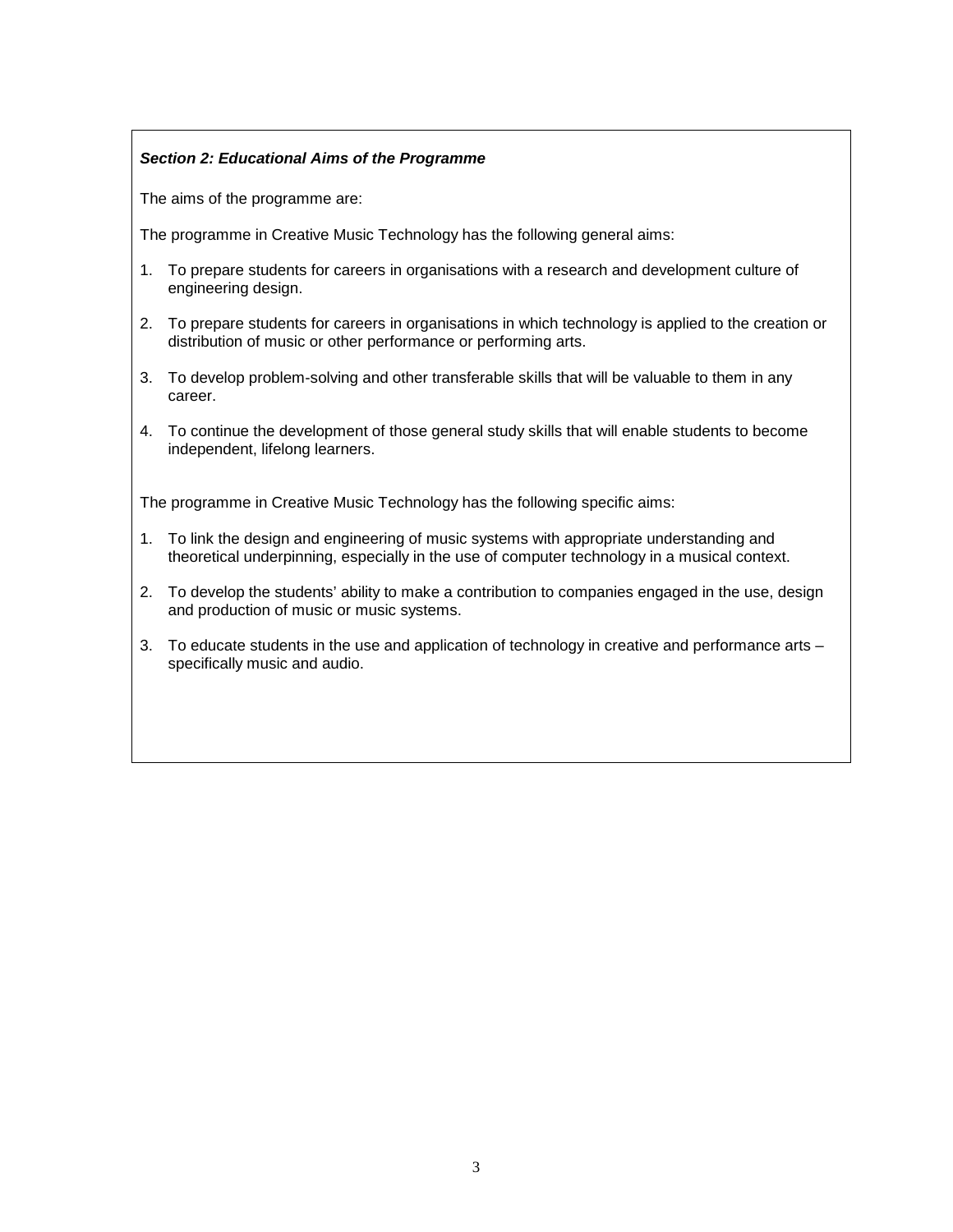## **Section 3: Learning Outcomes of the Programme**

The programme route provides opportunities for students to develop and demonstrate knowledge and understanding, intellectual skills, subjectspecific skills and transferable skills., as shown below.

#### **A. Knowledge and Understanding**

|    | Knowledge and Understanding of:                                        | <b>Teaching/Learning Methods and Strategies</b>                                                                                                                                                                                                                                                                                                                                                                                                                                                                                                                                                                                  | <b>Assessment</b>                                                                                                                                             |
|----|------------------------------------------------------------------------|----------------------------------------------------------------------------------------------------------------------------------------------------------------------------------------------------------------------------------------------------------------------------------------------------------------------------------------------------------------------------------------------------------------------------------------------------------------------------------------------------------------------------------------------------------------------------------------------------------------------------------|---------------------------------------------------------------------------------------------------------------------------------------------------------------|
|    | basic engineering applications and<br>processes                        | Acquisition of 1 is through core modules UFEE6S-20-1                                                                                                                                                                                                                                                                                                                                                                                                                                                                                                                                                                             | The outcomes are assessed in core modules<br>through a variety of methods, including                                                                          |
| 2. | applications of computers in music and<br>audio systems                | Acquisition of 2 is through core modules UFIEK3-20-2,<br>UFEE7A-20-1, UFEE6X-20-1, UFEEJY-20-2, UFIE9S-20-3,<br>UFEEJX-20-3                                                                                                                                                                                                                                                                                                                                                                                                                                                                                                      | exams under controlled conditions and<br>coursework assignments, some of which are<br>based on practical laboratory investigations<br>and recording projects. |
| 3. | basic music theory                                                     | Acquisition of 3 is through core modules UFEE68-20-1,<br><b>UFIEK3-20-2</b>                                                                                                                                                                                                                                                                                                                                                                                                                                                                                                                                                      |                                                                                                                                                               |
|    | 4. acoustics theory and application                                    |                                                                                                                                                                                                                                                                                                                                                                                                                                                                                                                                                                                                                                  |                                                                                                                                                               |
| 5. | application of music technology within<br>multimedia and video systems | Acquisition of 4 is through core modules UFEE6X-20-1,<br>UFEE65-10-2, UBCLD7-20-3                                                                                                                                                                                                                                                                                                                                                                                                                                                                                                                                                |                                                                                                                                                               |
| 6. | basic business and marketing practice                                  | Acquisition of 5 is through core modules UFIEK3-20-2,<br>UFIE9T-20-2, UFIE9S-20-3, UFEEJX-20-3                                                                                                                                                                                                                                                                                                                                                                                                                                                                                                                                   |                                                                                                                                                               |
|    |                                                                        | Throughout the programme, the learner is encouraged to<br>undertake the practical application of theory knowledge learnt<br>in other modules, especially in UFEE68-10-2. Independent<br>use of the recording studio is encouraged throughout the<br>degree and is a requirement for UFEE6X-20-1 and UFEEJX-<br>Independent learning through reading and use of<br>$20-3.$<br>appropriate software is encouraged both to supplement and<br>consolidate what is being taught/learnt and to broaden the<br>individual knowledge and understanding of the subject. This<br>is further emphasized in the project module, UFEE63-30-3. |                                                                                                                                                               |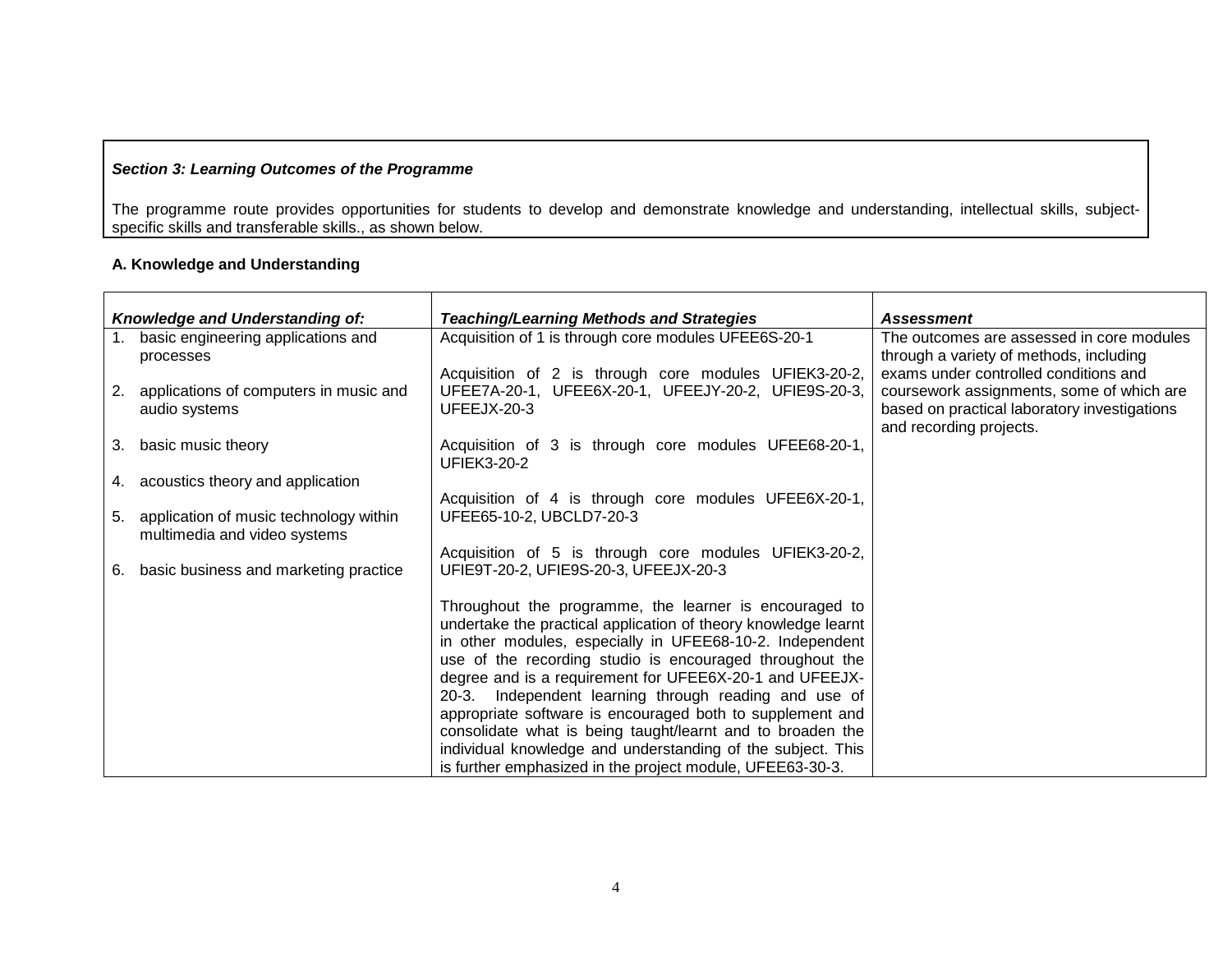#### **B. Intellectual Skills**

| <b>Intellectual Skills</b>                                                                                                                                                               | <b>Teaching/Learning Methods and Strategies</b>                                                                                                                                                                                                                                                                                                                              | <b>Assessment</b>                                                                                                                                                                                                                                                             |
|------------------------------------------------------------------------------------------------------------------------------------------------------------------------------------------|------------------------------------------------------------------------------------------------------------------------------------------------------------------------------------------------------------------------------------------------------------------------------------------------------------------------------------------------------------------------------|-------------------------------------------------------------------------------------------------------------------------------------------------------------------------------------------------------------------------------------------------------------------------------|
| 1. logical thinking and the use of symbolic<br>language to describe the relationships<br>between real or abstract quantities in the<br>context of problems that arise in<br>engineering. | Intellectual<br>skills are developed<br>through tutorials that<br>stimulate the student's analytical and problem-solving<br>abilities. Through music studio sessions the student's ability<br>to work with modern recording equipment is stimulated along<br>with the ability to use modern music synthesis techniques for<br>the creation of professional sound recordings. | Intellectual skills 1 and 2 are assessed mainly<br>coursework<br>and<br>through<br>examination<br>throughout the programme. Intellectual skills<br>3 and 4 are assessed by coursework and<br>examination mainly within UFEE65-10-2 and<br>UFEEJX-20-3 as well as UFEE6X-20-1. |
| 2. critically interpret solutions obtained using<br>appropriate techniques in a<br>musical/technical context and report<br>conclusions in a clear and appropriate<br>manner.             | the project module promotes intellectual<br>Furthermore<br>independence and self-confidence. Professional production<br>of sound recording is developed through modules UFEE6X-<br>20-1 and UFEEJX-20-3.                                                                                                                                                                     | The project module, UFEE63-30-3 with its<br>assessment based on a substantial report<br>further enhances intellectual skills,<br>particularly skill 2.                                                                                                                        |
| 3. application of analysis and understanding<br>of musical instruments, sound and<br>recording.                                                                                          |                                                                                                                                                                                                                                                                                                                                                                              |                                                                                                                                                                                                                                                                               |
| 4. critical appreciation of the professional<br>approach to music and recording work<br>and the ability to control and produce a<br>recording session to professional<br>standards.      |                                                                                                                                                                                                                                                                                                                                                                              |                                                                                                                                                                                                                                                                               |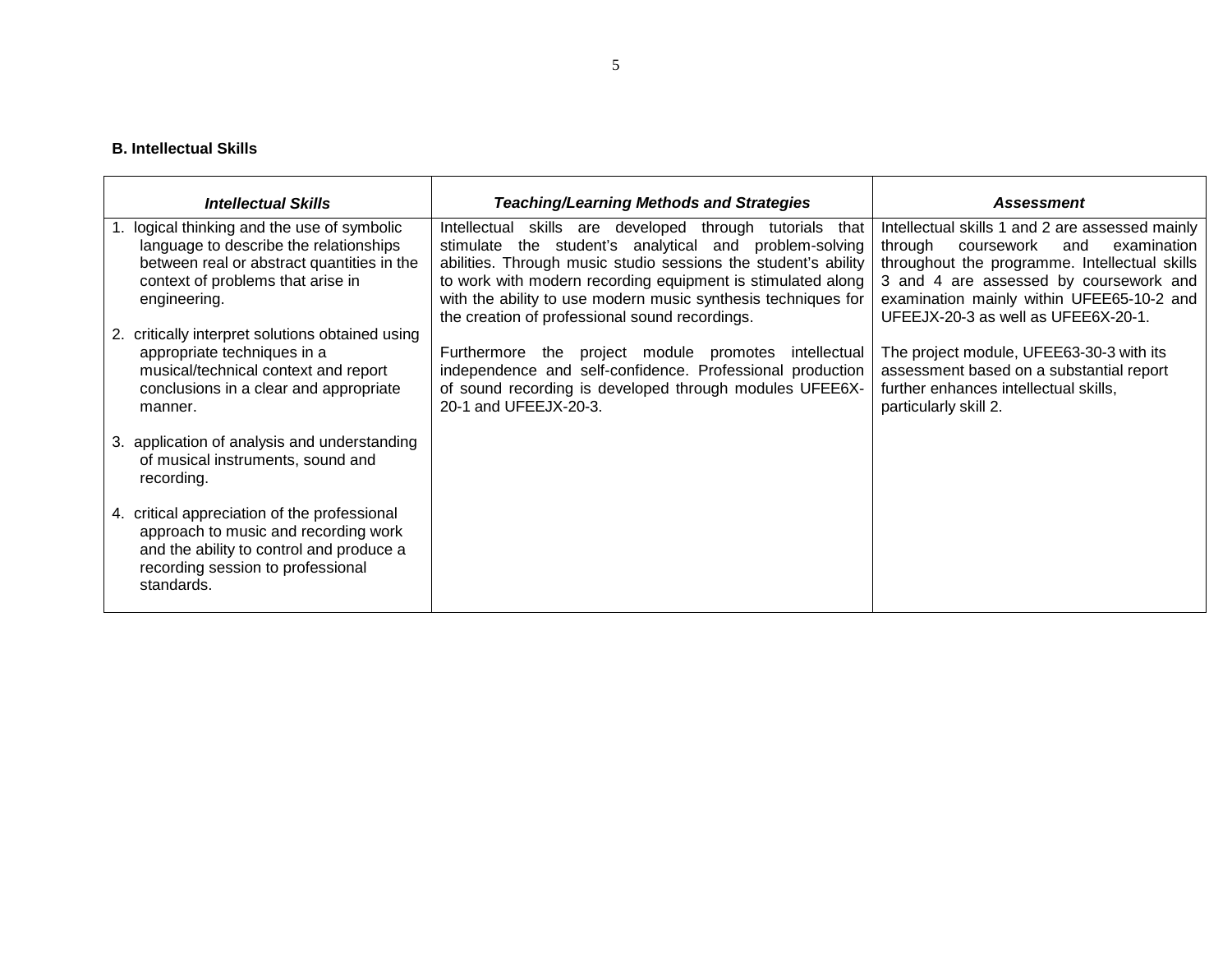#### **C. Subject, Professional and Practical Skills**

| <b>Subject/Professional/Practical Skills</b>                                                                                                  | <b>Teaching/Learning Methods and Strategies</b>                                                                                                                                                   | Assessment                                                                                                                                                                                             |
|-----------------------------------------------------------------------------------------------------------------------------------------------|---------------------------------------------------------------------------------------------------------------------------------------------------------------------------------------------------|--------------------------------------------------------------------------------------------------------------------------------------------------------------------------------------------------------|
| 1. use of computers in music and audio as part of<br>music creation and audio recording and<br>processing                                     | The ability to work with music systems in a<br>professional<br>practical<br>and<br>the<br>manner<br>understanding and application of mathematical<br>techniques to problems associated with music | The possession of these skills is demonstrated by<br>the development of practical laboratory work,<br>coursework, presentations and examinations.<br>The practical nature of the skills to be acquired |
| 2. practical application of music technology and<br>the recording studio in the process of creating<br>music within professional environments | systems are major outcomes of the programme.<br>Tutorials consolidate material introduced in the                                                                                                  | means that some are specifically addressed by<br>particular modules.                                                                                                                                   |
| 3. development of listening skills in music and<br>recording                                                                                  | lecture environment, which together with computer<br>laboratory practice using appropriate software,<br>facilitate interpretation of theory to<br>practical                                       | Skills 1 is assessed in core modules UFEE6X-20-<br>1, UFEE7A-20-1, UFIEK3-20-2, UFIE9T-20-2,<br>UFEEJY-20-2, UFIE9S-20-3 and UFEEJX-20-3.                                                              |
|                                                                                                                                               | problems.<br>Independent learning is encouraged through                                                                                                                                           | Skill 2 is assessed in core modules UFEE6X-20-1,<br>UFIEK3-20-2, UFEEJY-20-2 and UFEEJX-20-3.                                                                                                          |
|                                                                                                                                               | project based recording coursework. Thorough<br>understanding of the<br>physics<br>of<br>musical<br>instruments is also learned through a practical and<br>research based approach.               | Skill 3 is assessed in modules UFEE68-20-1,<br>UFEE6X-20-1, UFEEJY-20-2, UFEEJX-20-3.                                                                                                                  |
|                                                                                                                                               | Practical recording projects will be undertaken                                                                                                                                                   | More generic skills are assessed across a range of<br>modules.                                                                                                                                         |
|                                                                                                                                               |                                                                                                                                                                                                   |                                                                                                                                                                                                        |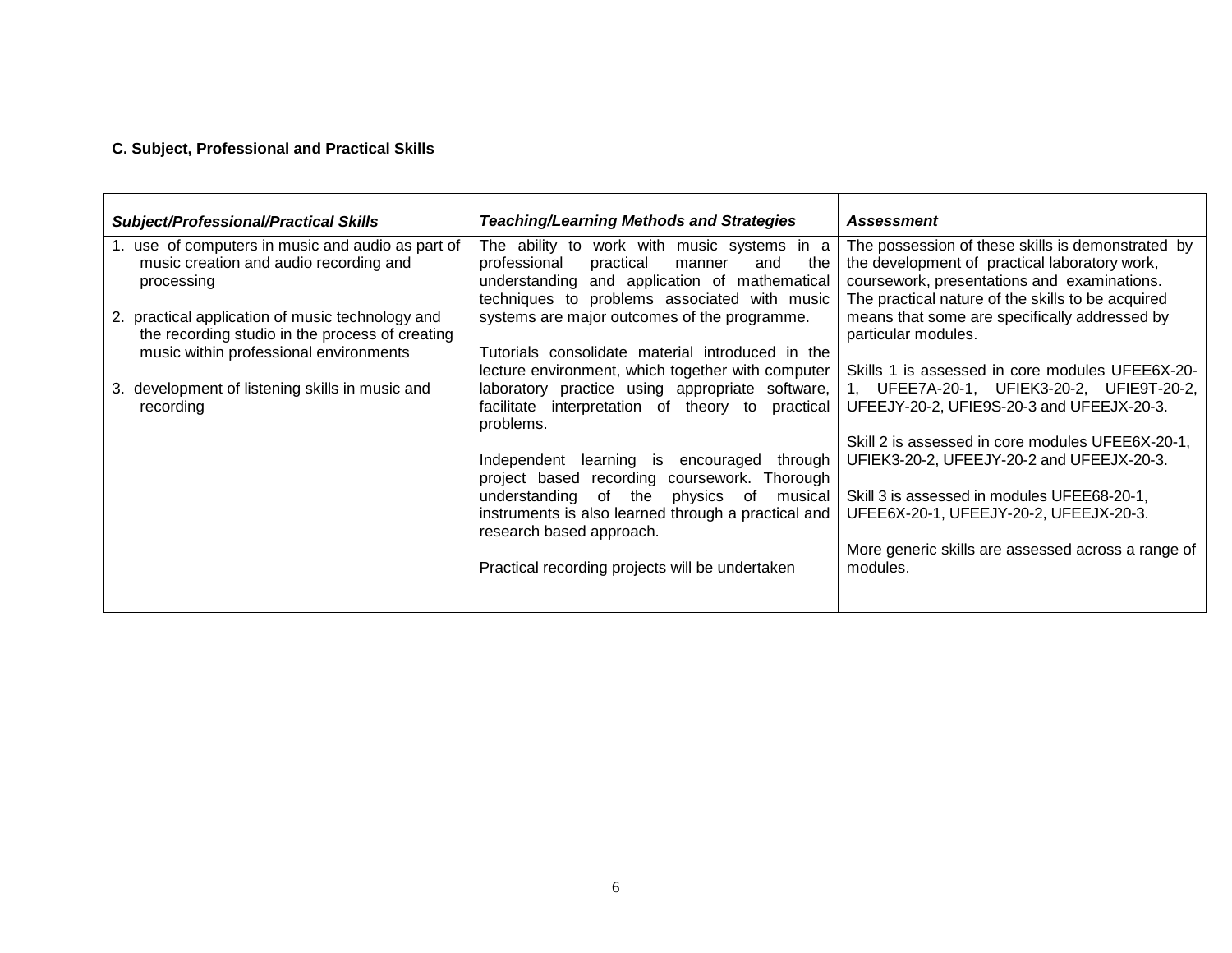#### **D. Transferable Skills and Other Attributes**

| <b>Transferable Skills and Other Attributes</b>                                                                                                                                   | <b>Teaching/Learning Methods and Strategies</b>                                                                                                                                                                                                                                                                                                                                                | <b>Assessment</b>                                                                                                                                                    |
|-----------------------------------------------------------------------------------------------------------------------------------------------------------------------------------|------------------------------------------------------------------------------------------------------------------------------------------------------------------------------------------------------------------------------------------------------------------------------------------------------------------------------------------------------------------------------------------------|----------------------------------------------------------------------------------------------------------------------------------------------------------------------|
| 1. Communication skills: to communicate orally or<br>in writing. Assignments will be presented in both<br>written form and orally in class and vivas.                             | 1. Skill one is developed through a variety of<br>methods and strategies including the following:<br>Students maintain laboratory log books<br>٠<br>Students participate in workshops and groupwork<br>sessions.<br>Students participate in discussion tutorials<br>Students present research topic findings in<br>tutorials<br>Students participate in individual tutorials                   | These skills are demonstrated in a variety of<br>contexts including<br>examination<br>poster presentation.<br>individual and group projects<br>Practical assignments |
| 2. Self-management skills: to manage one's own<br>time; to meet deadlines; to work with others<br>having gained insights into the problems of team-<br>based systems development. | 2. Skill two is developed through a variety of methods<br>and strategies including the following:<br>Students conduct self-managed practical work<br>Students participate in practically-oriented tutorial<br>laboratory sessions<br>Students work through practical work-sheets in<br>teams<br>Students undertake group projects and individual<br>projects which require peer participation. |                                                                                                                                                                      |
| 3. IT Skills in Context: to use software in the<br>context of the creation of musical projects as well<br>as in problem-solving investigations, and<br>interpreting findings.     | 3. Skill three is developed widely throughout the<br>programme especially in the recording studio and<br>multimedia labs.                                                                                                                                                                                                                                                                      |                                                                                                                                                                      |
| 4. Problem formulation: To express problems in<br>appropriate notations.                                                                                                          | 4. Skill four is developed through a variety of<br>methods and strategies including the following:<br>Students develop problem solving programs<br>Students practice design and programming                                                                                                                                                                                                    |                                                                                                                                                                      |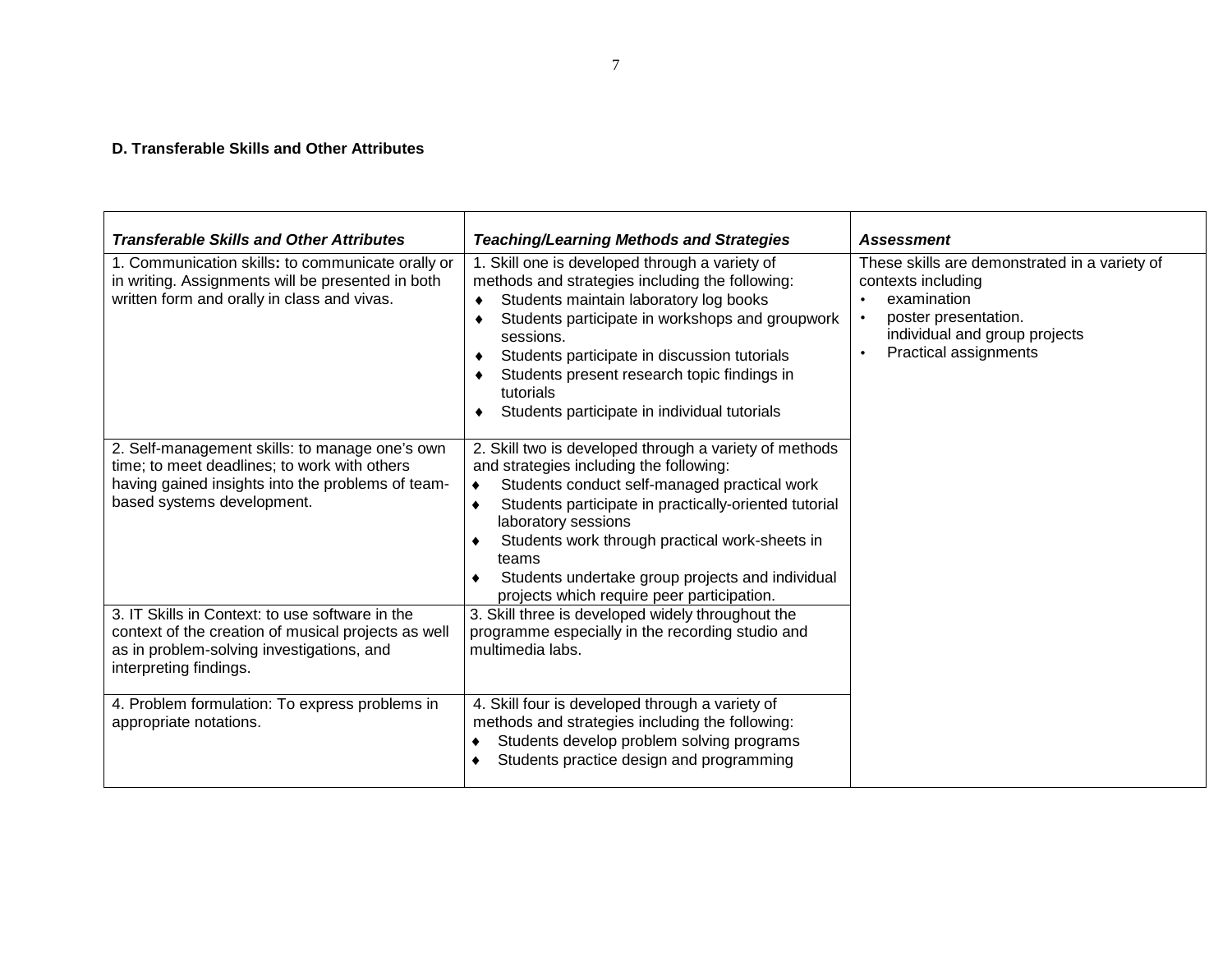| 5. Progression to independent learning: To gain<br>experience of, and to develop skills in, learning<br>independently of structured class work. For<br>example, to develop the ability to use on-line<br>facilities to further self-study. | 5. Skill five is developed through a variety of methods<br>and strategies including the following:<br>Students are encouraged to practice<br>programming to extend their skills<br>Students develop problem-solving programs<br>Students are encouraged to research relevant<br>topics<br>Students are encouraged to use online facilities<br>to discover information |  |
|--------------------------------------------------------------------------------------------------------------------------------------------------------------------------------------------------------------------------------------------|-----------------------------------------------------------------------------------------------------------------------------------------------------------------------------------------------------------------------------------------------------------------------------------------------------------------------------------------------------------------------|--|
| 6. Comprehension of professional literature: to<br>read and to use literature sources appropriate to                                                                                                                                       | 6. Skill six is developed through a variety of methods<br>and strategies including the following:                                                                                                                                                                                                                                                                     |  |
| the discipline to support learning activities.                                                                                                                                                                                             | Students are encouraged to access online<br>material                                                                                                                                                                                                                                                                                                                  |  |
| 7. Working with Others: to be able to work as a<br>member of a team; to be aware of the benefits<br>and problems which teamwork can bring.                                                                                                 | 7. Skill seven is developed through a variety of<br>methods and strategies including the following:<br>Students undertake group projects as well as<br>individual assignments which require peer<br>participation                                                                                                                                                     |  |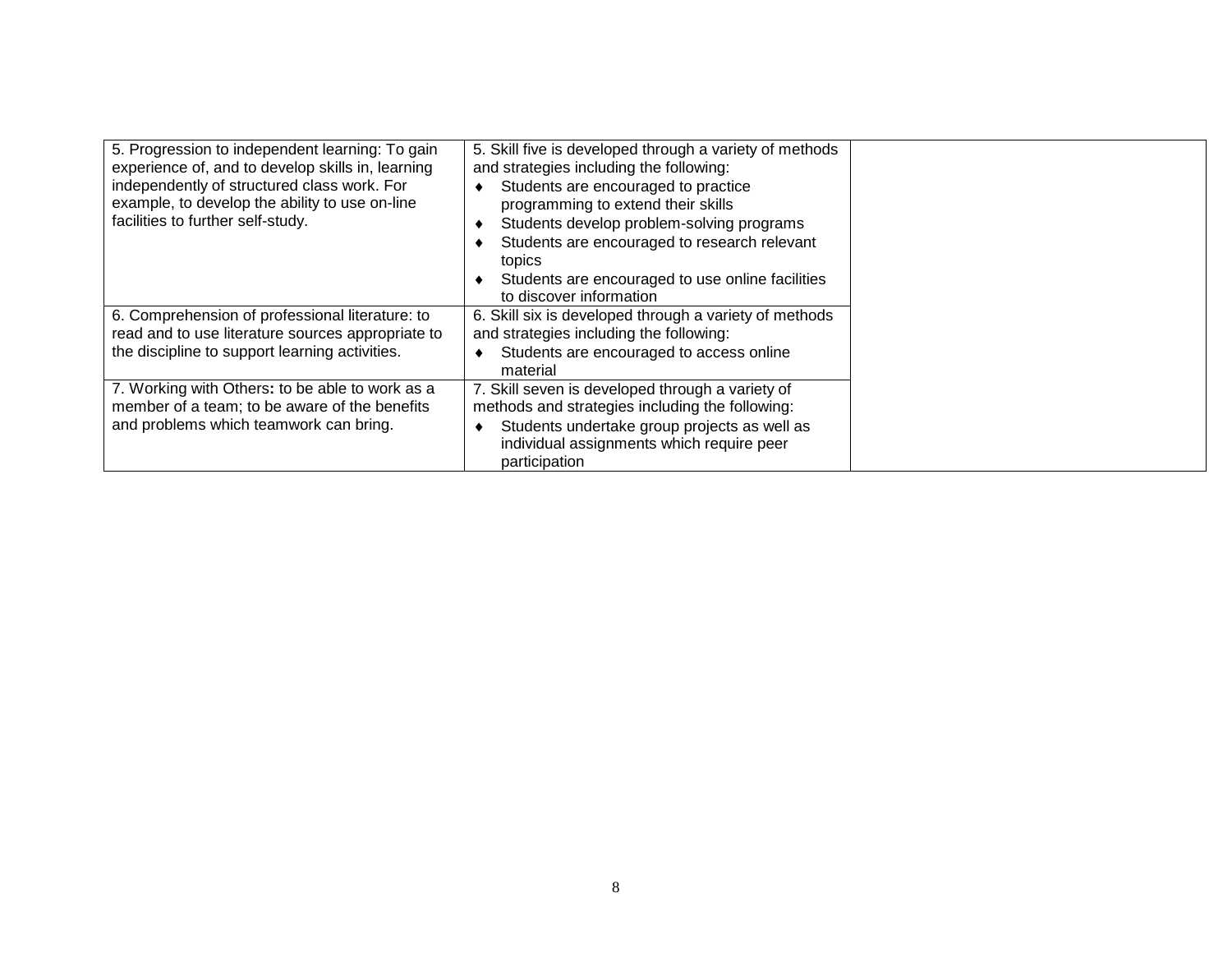#### **4: Programme Structure Note: This structure is indicative and subject to change**

**Programme Structure for BSc Creative Music Technology**

**Section 4: Programme Structure** 



Option modules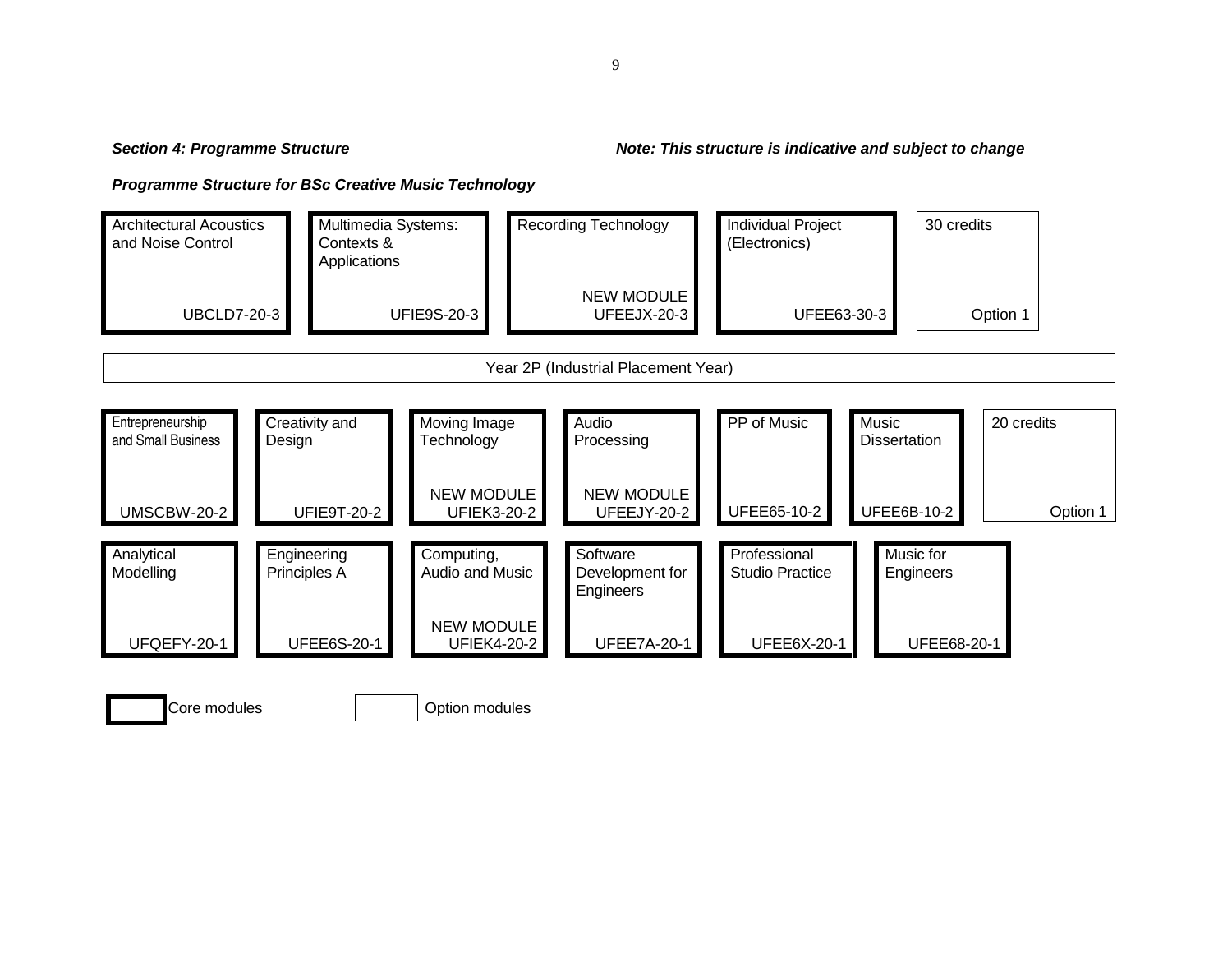Option 1 taken from

| ILP                | Language                                    |
|--------------------|---------------------------------------------|
| UFEE69-20-2        | <b>Embedded Microprocessor Systems</b>      |
| UFPECH-10-2        | <b>Quality Assurance and Management</b>     |
| UFEE6D-10-3        | <b>Project Management</b>                   |
| UFEE5V-10-3        | Software Engineering Management             |
| UMSCCA-10-3        | Marketing & Strategic Management            |
| <b>UMAC3P-10-3</b> | Management Accounting in a Business Context |

# PLEASE NOTE: REFER TO THE FACULTY ON-LINE INFORMATION SYSTEM FOR UP-TO-DATE STRUCTURE INFORMATION

http://www.cems.uwe.ac.uk/exist/index.xql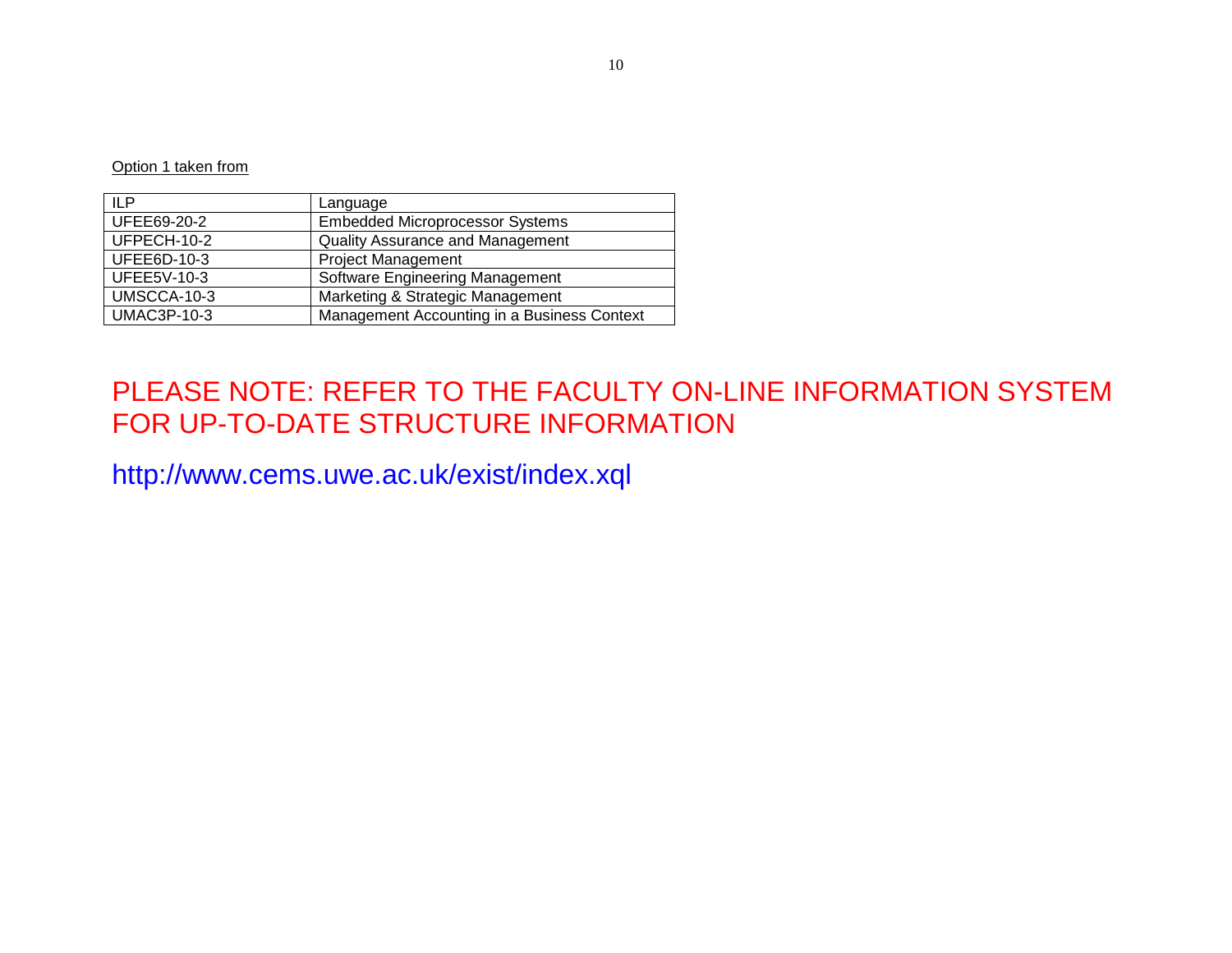### **Section 5: Entry Requirements**

The university's minimum requirements for entry to a degree apply to this programme. In addition entrants are required to have:

(a) evidence of achievement in Mathematics at GCSE Grade C or equivalent

(b) evidence of achievement in Music at GCSE Grade C or equivalent

(c) evidence of achievement equivalent to A2 Level in a scientific discipline

#### **Section 6: Assessment Regulations**

The Modular Assessment Regulations apply to this programme

## **Section 7: Student Learning: Distinctive Features and Support**

**Class Activities** The mode of delivery of a module is determined by its Module Leader, and typically involves a combination of one or more lectures, tutorials, 'lectorials', laboratory classes, group activities and individual project work. Modules are often delivered by means of 'lectorials', classes for groups of 20-30 students with no distinction between lectures and tutorials, and this has proved to be an effective mechanism for modules at Level 0 and 1.

**Practical (lab and studio) Activities** The programme makes extensive use of the faculty's multimedia and recording facilities. One of the important underlying aims of the programme is to encourage students to work in a professional manner. All recording and audio laboratory work will be undertaken in a way that will encourage students to use and operate the equipment in a fully professional manner and to produce music and other product to a fully professional standard. Upon graduation their portfolio of work will clearly demonstrate this.

**Academic Support** Academic advice and support is the responsibility of the staff delivering the module in question. Staff are expected to be available outside normal timetabled hours, either by appointment or during published "surgery" hours, in order to offer advice and guidance on matters relating to the material being taught and on its assessment.

**Pastoral Care** The faculty's offers pastoral care through its Student Advisers, a team of staff who provide comprehensive, full-time student support service on a drop-in basis or by appointment. All students on the same route are allocated to the same Adviser, who is trained to provide advice on matters commonly of concern, including regulatory and other matters; the Adviser will, when necessary, advise the student to seek advice to from other professional services including the university's Centre for Student Affairs or from members of academic staff.

#### **Progression to Independent Study**

Many modules require students to carry out independent study, such as research for projects and assignments, and a full range of facilities are available at all sites to help students with these. The philosophy is accordingly to offer students both guided support and opportunities for independent study. Guided support, mainly in the form of timetabled sessions, takes the form of lectures, tutorials, seminars and practical laboratory sessions. Students are expected to attend all sessions on their timetable,.

The progression to independent study will also be assisted by the nature of the support offered in individual modules. Typically, module leaders will provide a plan for the module indicating the activities to be carried out and the forms of learning to be undertaken during the delivery of the module, with a view to encouraging students to plan ahead and to take responsibility for managing their time and resources.